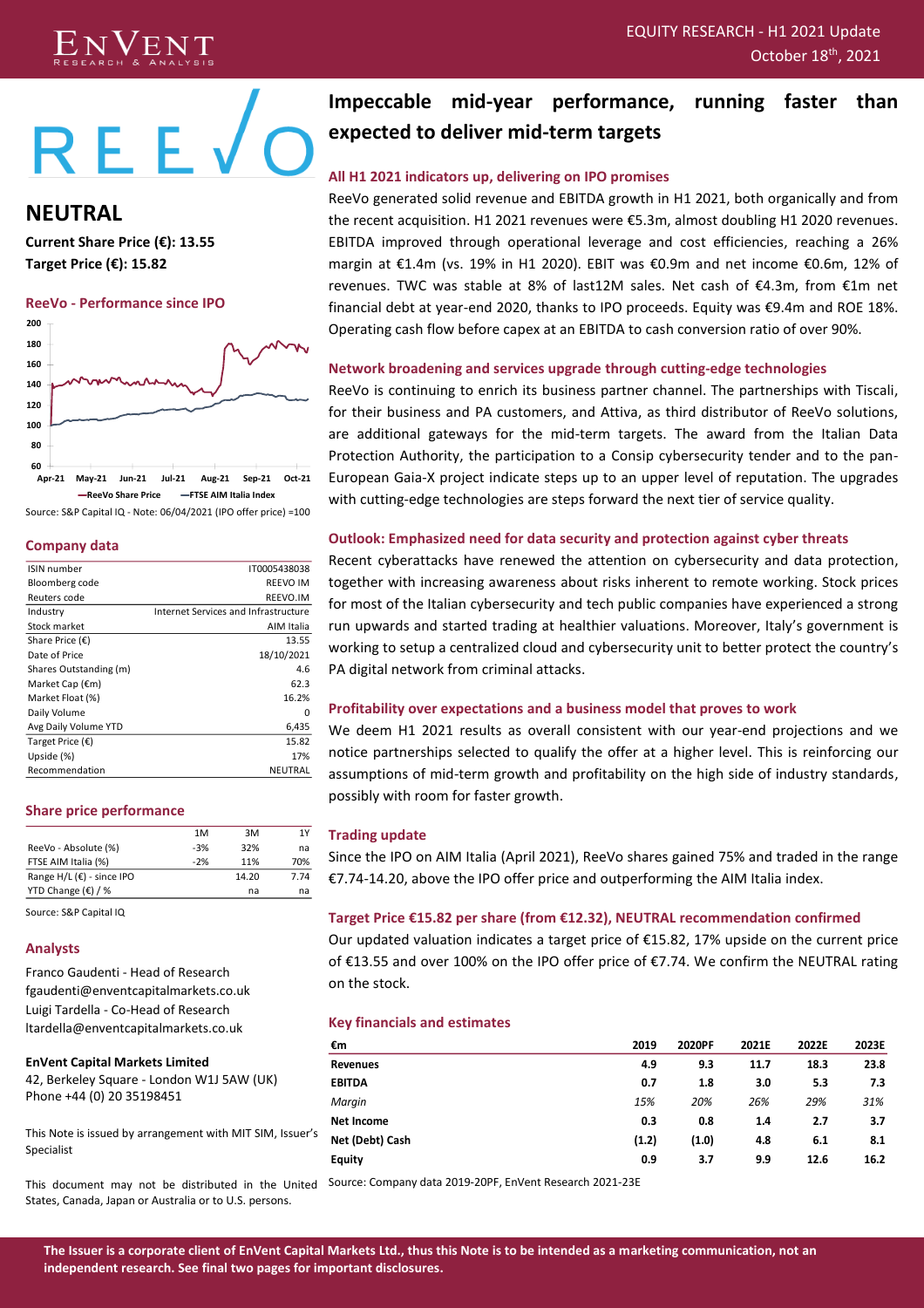

# **Market update: outperformance**



**Trading price range €7.74-14.20 per share**

**Performance above AIM Italia index**

**Stock price rise and high trading volumes in August after a cyberattack to a regional IT system**

Source: EnVent Research on S&P Capital IQ - Note: 06/04/2021 (IPO offer price)=100



Source: EnVent Research on S&P Capital IQ, October 2021

# **Exemplary performance: sales 80% up, 26% EBITDA margin, healthy financial position and cash generation**

**Per-capita revenues from €200k to €250k**

**All operating margins at sound double-digit ratios**

In H1 2021 ReeVo generated €5.3m consolidated revenues, +81% on H1 2020, including the consolidation of ReeVo MSP since July 2020. Like-for-like revenue growth was 27% on H1 2020 pro-forma revenues. Per-capita revenues were over €250k, from 200k in FY20. Materials and services were in the region of 30% of sales. Personnel cost more than doubled at €1m, after the addition of ReeVo MSP staff and new hiring. The total workforce was 41 people at June 2021. Overall, operating costs increased by a lower 66%, bringing EBITDA at €1.4m, 26% margin (vs. 19% in H1 2020, +141% on H1 2020, +86% like-for-like). EBIT was €0.9m (17% margin vs. 9% in H1 2020). Net Income was €0.6m, a sound 12% of revenues.

On the balance sheet side, Trade Working Capital of €0.8m was stable at 8% of LTM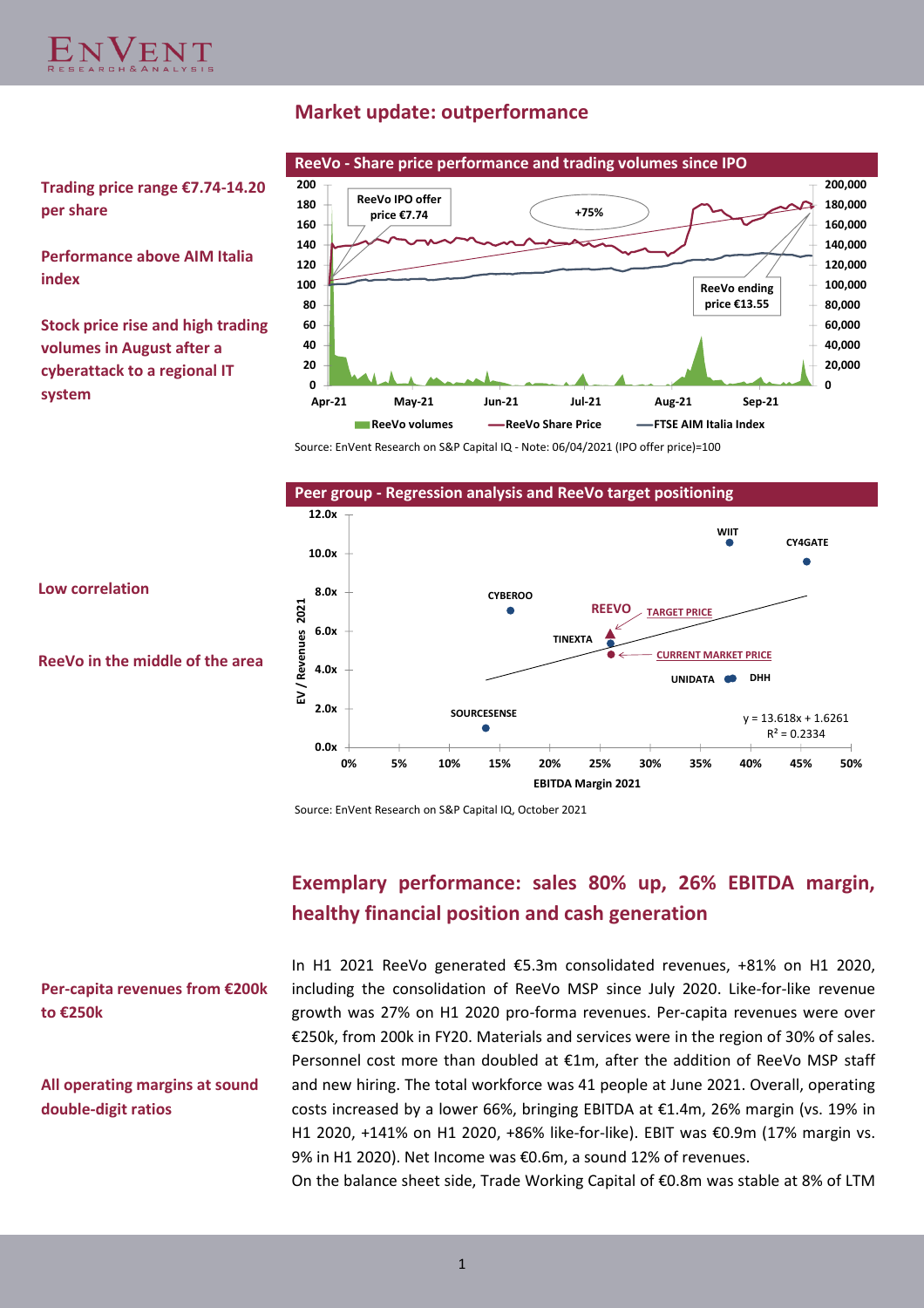

**Healthy balance sheet** sales. Net cash of €4.3m, from €1m net financial debt at year-end 2020, thanks to IPO proceeds. Equity was €9.4m, 18% ROE.

# **EBITDA conversion into cash flow before capex over 90%**

Operating cash flow before capex at an EBITDA cash conversion ratio of over 90%. Capital expenditure was ca. €1m, mostly invested in equipment.

#### **Consolidated Profit and Loss Consolidated Balance Sheet**

| €m                          | H1 2020 | H1 2021 |
|-----------------------------|---------|---------|
| Sales                       | 2.8     | 5.1     |
| Capitalization of R&D costs | 0.0     | 0.2     |
| Other income                | 0.1     | 0.0     |
| <b>Total Revenues</b>       | 2.9     | 5.3     |
| YoY %                       |         | 81%     |
| Materials                   | (1.3)   | (1.5)   |
| <b>Services</b>             | (0.6)   | (1.4)   |
| Personnel                   | (0.4)   | (1.0)   |
| Other operating costs       | (0.1)   | (0.0)   |
| Operating costs             | (2.4)   | (4.0)   |
| <b>EBITDA</b>               | 0.6     | 1.4     |
| Margin                      | 19%     | 26%     |
| D&A                         | (0.3)   | (0.5)   |
| <b>EBIT</b>                 | 0.3     | 0.9     |
| Margin                      | 9%      | 17%     |
| Interest                    | (0.0)   | (0.0)   |
| <b>EBT</b>                  | 0.2     | 0.9     |
| Margin                      | 8%      | 16%     |
| Income taxes                | (0.1)   | (0.2)   |
| Net Income (Loss)           | 0.2     | 0.6     |
| Margin                      | 6%      | 12%     |

| €m                                      | 2020  | H1 2021 |
|-----------------------------------------|-------|---------|
| Trade receivables                       | 1.7   | 1.7     |
| Trade payables                          | (1.1) | (1.0)   |
| <b>Trade Working Capital</b>            | 0.6   | 0.8     |
| Other assets (liabilities)              | (0.2) | (0.5)   |
| <b>Net Working Capital</b>              | 0.4   | 0.2     |
| Intangible assets                       | 0.8   | 0.9     |
| Goodwill                                | 2.0   | 2.0     |
| Right-of-use assets                     | 1.0   | 0.9     |
| Property, plant and equipment           | 1.2   | 1.8     |
| Equity investments and financial assets | 0.1   | 0.1     |
| <b>Non-current assets</b>               | 5.0   | 5.7     |
| <b>Provisions</b>                       | (0.8) | (0.8)   |
| <b>Net Invested Capital</b>             | 4.6   | 5.1     |
|                                         |       |         |
| Financial debt                          | 2.1   | 1.8     |
| Lease liability                         | 0.9   | 0.8     |
| Cash and equivalents                    | (2.0) | (6.8)   |
| Net Debt (Cash)                         | 1.0   | (4.3)   |
| <b>Equity</b>                           | 3.7   | 9.4     |
| <b>Sources</b>                          | 4.6   | 5.1     |

Source: Company data

### **Consolidated Cash Flow <b>Ratio analysis Ratio analysis**

| €m                                                  | H1 2021 |
|-----------------------------------------------------|---------|
| <b>EBIT</b>                                         | 0.9     |
| <b>Current taxes</b>                                | (0.2)   |
| D&A                                                 | 0.5     |
| Provisions                                          | (0.0)   |
| <b>Cash flow from P&amp;L operations</b>            | 1.1     |
| <b>Trade Working Capital</b>                        | (0.1)   |
| Other assets and liabilities                        | 0.3     |
| Operating cash flow before capex                    | 1.3     |
| Capex                                               | (1.1)   |
| Operating cash flow after working capital and capex | 0.2     |
| Interest                                            | (0.0)   |
| Equity investments and financial assets             | (0.0)   |
| <b>IPO</b> proceeds                                 | 4.8     |
| Changes in Equity                                   | 0.2     |
| Net cash flow                                       | 5.2     |
|                                                     |         |
| Net (Debt) Cash - Beginning                         | (1.0)   |
| Net (Debt) Cash - End                               | 4.3     |
| Change in Net (Debt) Cash                           | 5.2     |

|                                         | H1 2021 |
|-----------------------------------------|---------|
| <b>ROE</b>                              | 18%     |
| <b>ROS</b>                              | 18%     |
| <b>DSO</b>                              | 91      |
| <b>DPO</b>                              | 101     |
| <b>TWC/Sales</b>                        | 8%      |
| NWC/Sales                               | 2%      |
| Net Debt / EBITDA                       | cash    |
| Net Debt / Equity                       | cash    |
| Net Debt / (Net Debt+Equity)            | cash    |
| Operating cash flow before capex/EBITDA | 93%     |
| Per-capita revenues (€k)                | 256     |
| Per-capita costs $(\epsilon k)$         | 43      |

Source: Company data **-** Note: H1 KPIs calculated on LTM economics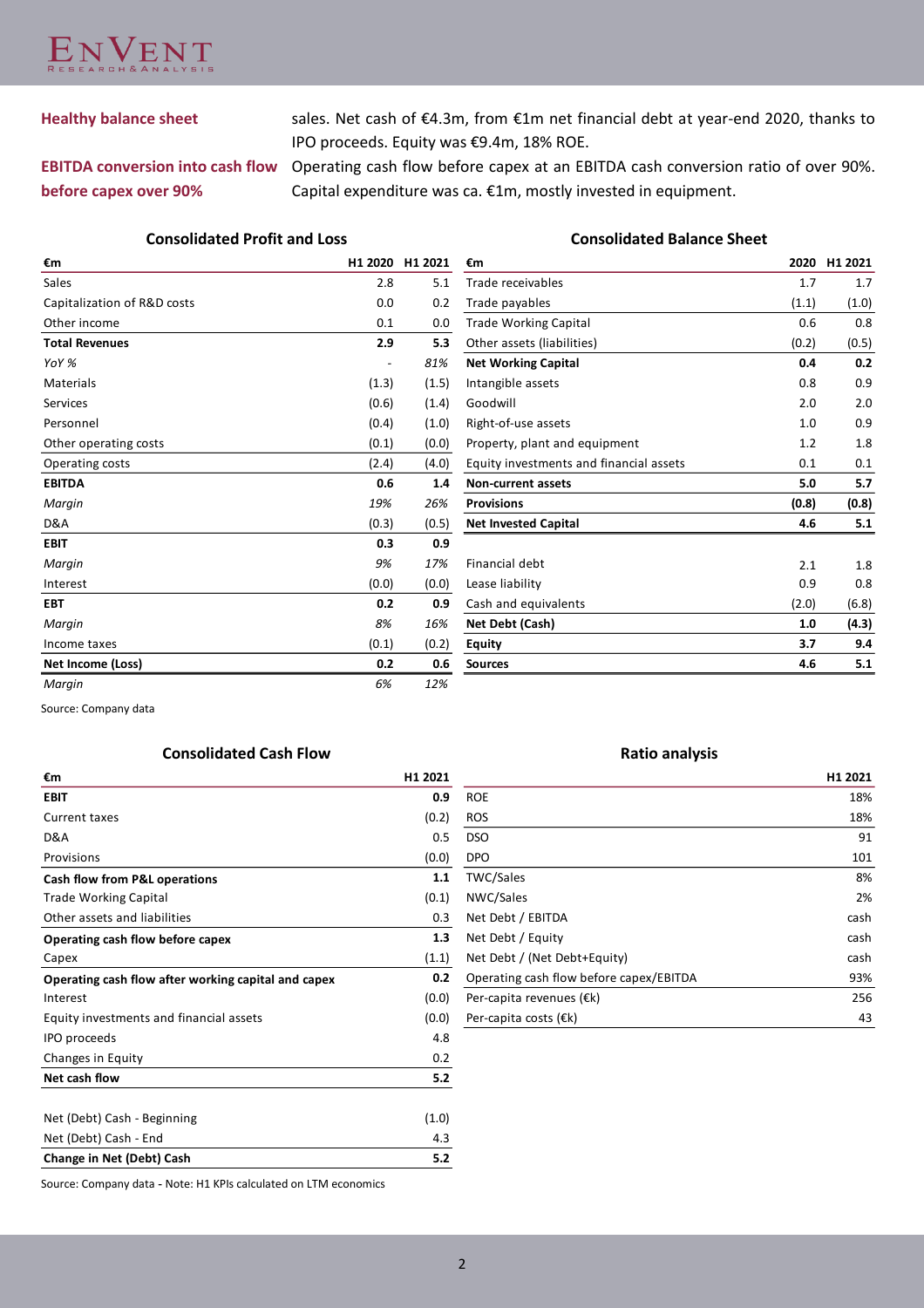

# **Business update: cutting-edge technologies and broader network**

**Award from the Italian Data Protection Authority**

**Insurance coverage** 

**Partnership with Tiscali, 4 th data center**

**Third distributor engaged**

**Pan-European project for a federated and secure data infrastructure**

**AI technology added to cybersecurity offer**

**Upgrade of data centers software**

**Tender on cybersecurity and compliance services for Italian PA**

- Award from the Italian Data Protection Authority for 12-month management of cloud backup as-a-service
- Addition to its cloud services of a customers' insurance coverage bundle for damages suffered in case of cyberattacks. Partnership with BLUE Underwriting-AIG Europe.
- Multi-year partnership to supply Tiscali (Italian telco) business customers and local PA of cloud and cybersecurity services. The addition of a fourth Tier IV data center in Sardinia, Italy will also support the growth of the customer base, through a new access point to cloud services and a further backup and disaster recovery facility.
- Addition of a third distributor, Attiva, with an exclusivity agreement for ReeVo cloud, hybrid cloud and cybersecurity solutions. Based on our perception of size of distributors' revenues, the higher market penetration potential could be assumed in the region of 30-40%.
- ReeVo joined the pan-European Gaia-X project for the establishment of a federated and secure data infrastructure, whose members are committed to adopt common technical standards on cloud infrastructure and services. The ultimate purpose of the initiative is to ensure control and protection of European digital sovereignty.
- ReeVo, through a partnership with Darktrace, a LSE listed AI and Cybersecurity global provider, is integrating AI technology into cybersecurity services
- Upgrade of the technology for data protection from natural disasters and ransomware, through continuous copies transfers among ReeVo data centers. Relevant data software is supplied by NetApp, a global provider of software for data management.
- ReeVo is among participants to a Consip (Government agency for Public Administration procurements) tender on the cybersecurity and compliance services for Italian Public Administration, within the PNRR initiative

# **Outlook and estimates: maintaining our mid-term guidance**

After a successful IPO, the H1 2021 financial profile proved to be solid and the customer base fast-growing. We expect ReeVo to ride as promised an energetic and rapidly expanding market, which is sending signals of considering cloud and cybersecurity digital transition as a priority. Management communication is stressing the acceleration of growth through seeking market opportunities and focus on development and diversification of ReeVo technology and offer. The business model based mainly on recurring revenues and variable costs helps visibility of revenue targets and is currently delivering rewarding margins at the top of industry standards and backup to sustain expected investments.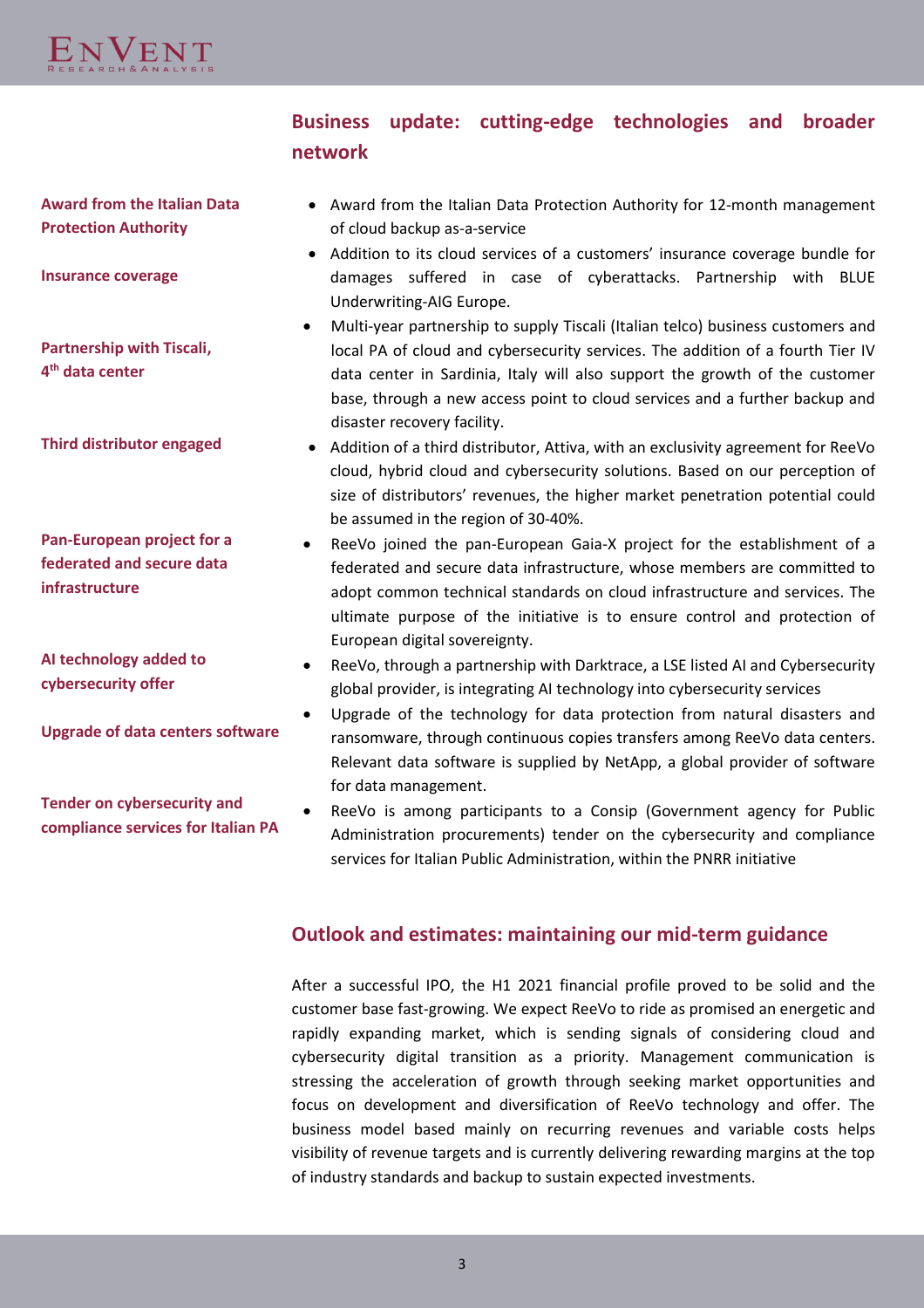We have updated our 2021E estimates, based on H1 results signals. More in depth, we have slightly adjusted downwards our revenue projection, while we have factored in lower operating costs leading to an upsurge in profitability indicators.

#### **Change in estimates (€m)**



**Revised Revenues Previous Revenues Revised EBITDA Previous EBITDA**

Source: EnVent Research

|                   | <b>Revised</b> |       |       |       | <b>Previous</b> |       |        | Change % |       |
|-------------------|----------------|-------|-------|-------|-----------------|-------|--------|----------|-------|
| €m                | 2021E          | 2022E | 2023E | 2021E | 2022E           | 2023E | 2021E  | 2022E    | 2023E |
| <b>Revenues</b>   | 11.7           | 18.3  | 23.8  | 13.6  | 17.7            | 23.0  | $-14%$ | 3%       | 3%    |
| <b>EBITDA</b>     | 3.0            | 5.3   | 7.3   | 3.2   | 4.6             | 7.0   | -5%    | 15%      | 4%    |
| Margin            | 26%            | 29%   | 31%   | 24%   | 26%             | 31%   |        |          |       |
| <b>EBIT</b>       | 2.0            | 3.8   | 5.2   | 2.2   | 3.3             | 5.3   | -9%    | 16%      | $-2%$ |
| Margin            | 17%            | 21%   | 22%   | 16%   | 18%             | 23%   |        |          |       |
| <b>Net Income</b> | 1.4            | 2.7   | 3.7   | 1.5   | 2.3             | 3.8   | $-10%$ | 16%      | $-2%$ |
| Net (Debt) Cash   | 4.8            | 6.1   | 8.1   | 6.0   | 7.8             | 10.9  |        |          |       |

Source: EnVent Research

# **Financial projections**

| <b>Consolidated Profit and Loss</b> |       |       |       |        |        |  |
|-------------------------------------|-------|-------|-------|--------|--------|--|
| €m                                  | 2019  | 2020  | 2021E | 2022E  | 2023E  |  |
| Sales                               | 4.8   | 7.8   | 11.2  | 17.6   | 22.9   |  |
| Capitalization of R&D costs         | 0.1   | 0.2   | 0.4   | 0.6    | 0.8    |  |
| Other income                        | 0.1   | 0.1   | 0.1   | 0.1    | 0.1    |  |
| <b>Total Revenues</b>               | 4.9   | 8.1   | 11.7  | 18.3   | 23.8   |  |
| YoY %                               | 16.5% | 64.0% | 44.6% | 56.5%  | 29.8%  |  |
| <b>Materials</b>                    | (2.1) | (2.7) | (3.6) | (5.7)  | (7.4)  |  |
| Services                            | (1.5) | (2.4) | (3.0) | (4.9)  | (6.4)  |  |
| Personnel                           | (0.5) | (1.2) | (1.9) | (2.2)  | (2.4)  |  |
| Other operating costs               | (0.1) | (0.1) | (0.1) | (0.2)  | (0.2)  |  |
| Operating costs                     | (4.2) | (6.4) | (8.7) | (13.0) | (16.4) |  |
| <b>EBITDA</b>                       | 0.7   | 1.7   | 3.0   | 5.3    | 7.3    |  |
| Margin                              | 15.1% | 20.8% | 26.1% | 29.0%  | 30.9%  |  |
| D&A                                 | (0.4) | (0.7) | (1.1) | (1.5)  | (2.2)  |  |
| <b>EBIT</b>                         | 0.4   | 1.0   | 2.0   | 3.8    | 5.2    |  |
| Margin                              | 7.2%  | 12.1% | 16.8% | 20.7%  | 21.8%  |  |
| Interest                            | 0.0   | (0.1) | (0.1) | (0.1)  | (0.1)  |  |
| <b>EBT</b>                          | 0.4   | 0.9   | 1.9   | 3.7    | 5.1    |  |
| Margin                              | 7.7%  | 11.5% | 16.4% | 20.4%  | 21.5%  |  |
| Income taxes                        | (0.1) | (0.2) | (0.5) | (1.0)  | (1.4)  |  |
| <b>Net Income</b>                   | 0.3   | 0.7   | 1.4   | 2.7    | 3.7    |  |
| Margin                              | 5.4%  | 8.4%  | 11.8% | 14.7%  | 15.5%  |  |

Source: Company data 2019-20A, EnVent Research 2021-23E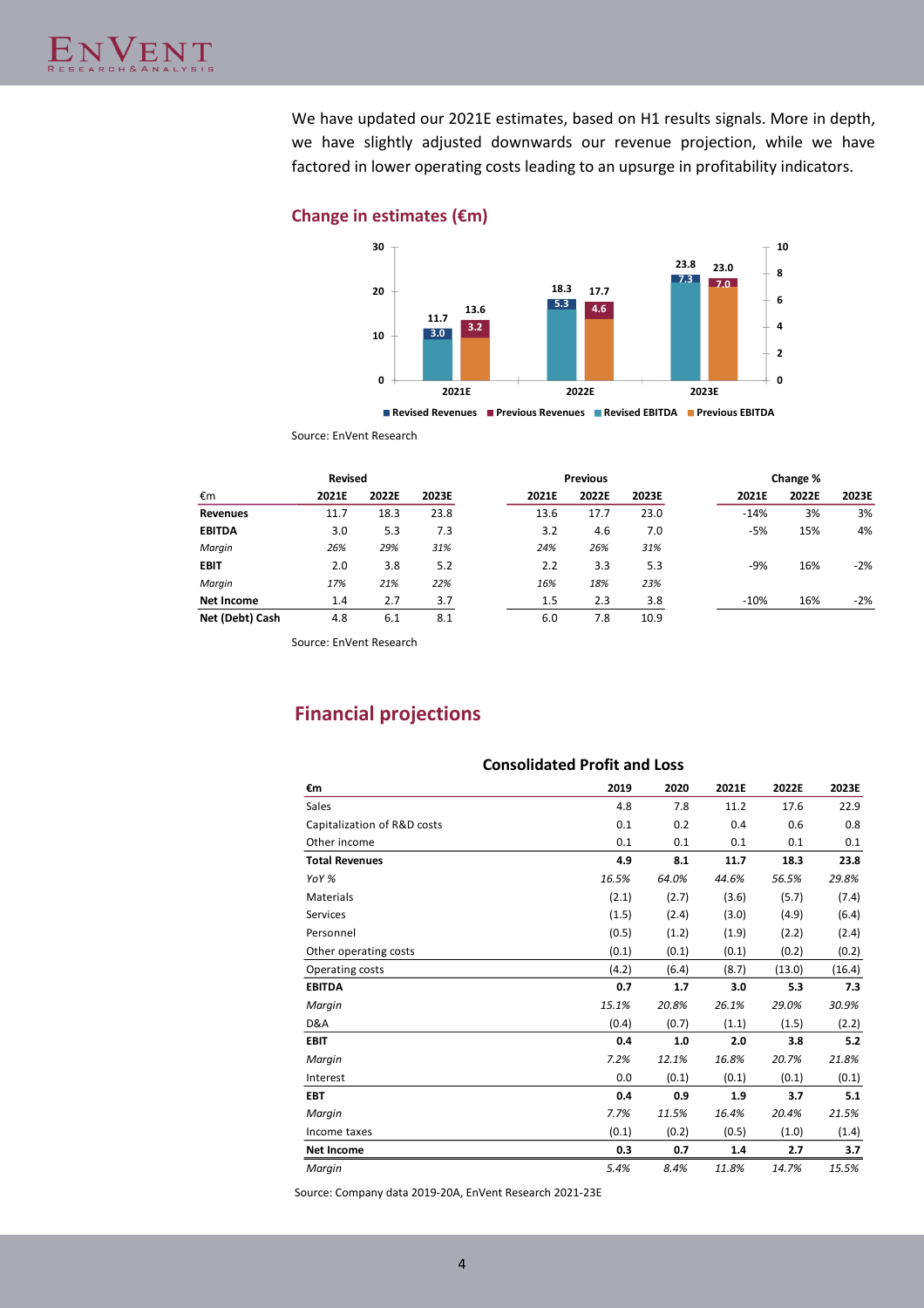## **Consolidated Balance Sheet**

| €m                                      | 2019  | 2020  | 2021E | 2022E | 2023E  |
|-----------------------------------------|-------|-------|-------|-------|--------|
| Trade receivables                       | 1.1   | 1.7   | 2.1   | 3.3   | 4.3    |
| Trade payables                          | (1.0) | (1.1) | (1.3) | (2.0) | (2.6)  |
| <b>Trade Working Capital</b>            | 0.1   | 0.6   | 0.8   | 1.3   | 1.6    |
| Other assets (liabilities)              | 0.1   | (0.2) | (0.2) | (0.2) | (0.2)  |
| <b>Net Working Capital</b>              | 0.2   | 0.3   | 0.6   | 1.0   | 1.4    |
| Intangible assets                       | 0.4   | 0.8   | 1.6   | 2.8   | 4.2    |
| Goodwill                                | 0.0   | 2.0   | 1.8   | 1.6   | 1.4    |
| Right-of-use assets                     | 0.9   | 1.0   | 0.7   | 0.5   | 0.3    |
| Property, plant and equipment           | 0.6   | 1.2   | 1.5   | 1.9   | 2.4    |
| Equity investments and financial assets | 0.1   | 0.1   | 0.1   | 0.1   | 0.1    |
| <b>Non-current assets</b>               | 2.0   | 5.0   | 5.7   | 6.9   | 8.3    |
| <b>Provisions</b>                       | (0.2) | (0.8) | (1.3) | (1.5) | (1.6)  |
| <b>Net Invested Capital</b>             | 2.1   | 4.6   | 5.0   | 6.5   | 8.1    |
|                                         |       |       |       |       |        |
| Financial debt                          | 0.9   | 2.1   | 2.1   | 2.1   | 2.1    |
| Lease liability                         | 0.8   | 0.9   | 0.9   | 0.9   | 0.9    |
| Cash and equivalents                    | (0.5) | (2.0) | (7.9) | (9.1) | (11.1) |
| Net Debt (Cash)                         | 1.2   | 1.0   | (4.8) | (6.1) | (8.1)  |
| Equity                                  | 0.9   | 3.7   | 9.9   | 12.6  | 16.2   |
| <b>Sources</b>                          | 2.1   | 4.6   | 5.0   | 6.5   | 8.1    |

Source: Company data 2019-20A, EnVent Research 2021-23E

| <b>Consolidated Cash Flow</b>                       |       |       |       |       |  |  |  |
|-----------------------------------------------------|-------|-------|-------|-------|--|--|--|
| €m                                                  | 2020  | 2021E | 2022E | 2023E |  |  |  |
| <b>EBIT</b>                                         | 1.0   | 2.0   | 3.8   | 5.2   |  |  |  |
| <b>Current taxes</b>                                | (0.2) | (0.5) | (1.0) | (1.4) |  |  |  |
| D&A                                                 | 0.7   | 1.1   | 1.5   | 2.2   |  |  |  |
| Provisions                                          | 0.6   | 0.5   | 0.2   | 0.1   |  |  |  |
| Cash flow from P&L operations                       | 2.1   | 3.0   | 4.5   | 6.0   |  |  |  |
| <b>Trade Working Capital</b>                        | (0.5) | (0.2) | (0.4) | (0.4) |  |  |  |
| Other assets and liabilities                        | 0.4   | 0.0   | 0.0   | 0.0   |  |  |  |
| Operating cash flow before capex                    | 2.0   | 2.8   | 4.0   | 5.7   |  |  |  |
| Capex                                               | (3.7) | (1.8) | (2.7) | (3.6) |  |  |  |
| Operating cash flow after working capital and capex | (1.8) | 1.0   | 1.3   | 2.1   |  |  |  |
| Interest                                            | (0.1) | (0.1) | (0.1) | (0.1) |  |  |  |
| Paid-in Capital - IPO proceeds 2021                 | 2.1   | 4.8   | 0.0   | 0.0   |  |  |  |
| Net cash flow                                       | 0.2   | 5.8   | 1.2   | 2.0   |  |  |  |
| Net (Debt) Cash - Beginning                         | (1.2) | (1.0) | 4.8   | 6.1   |  |  |  |
| Net (Debt) Cash - End                               | (1.0) | 4.8   | 6.1   | 8.1   |  |  |  |
| Change in Net Debt (Cash)                           | 0.2   | 5.8   | 1.2   | 2.0   |  |  |  |

Source: Company data 2020A, EnVent Research 2021-23E

#### **Ratio analysis**

|                                         | 2019 | 2020 | 2021E | 2022E | 2023E |
|-----------------------------------------|------|------|-------|-------|-------|
| <b>ROE</b>                              | 29%  | 19%  | 14%   | 21%   | 23%   |
| ROS (EBIT/Sales)                        | 7%   | 13%  | 18%   | 21%   | 23%   |
| <b>DSO</b>                              | 70   | 65   | 56    | 56    | 56    |
| <b>DPO</b>                              | 83   | 62   | 56    | 56    | 56    |
| <b>TWC/Sales</b>                        | 2%   | 8%   | 7%    | 7%    | 7%    |
| NWC/Sales                               | 5%   | 4%   | 5%    | 6%    | 6%    |
| Operating cash flow before capex/EBITDA | na   | 117% | 91%   | 76%   | 77%   |
| Per-capita revenues (€k)                | 369  | 205  | 179   | 244   | 288   |

Source: Company data 2019-20A, EnVent Research 2021-23E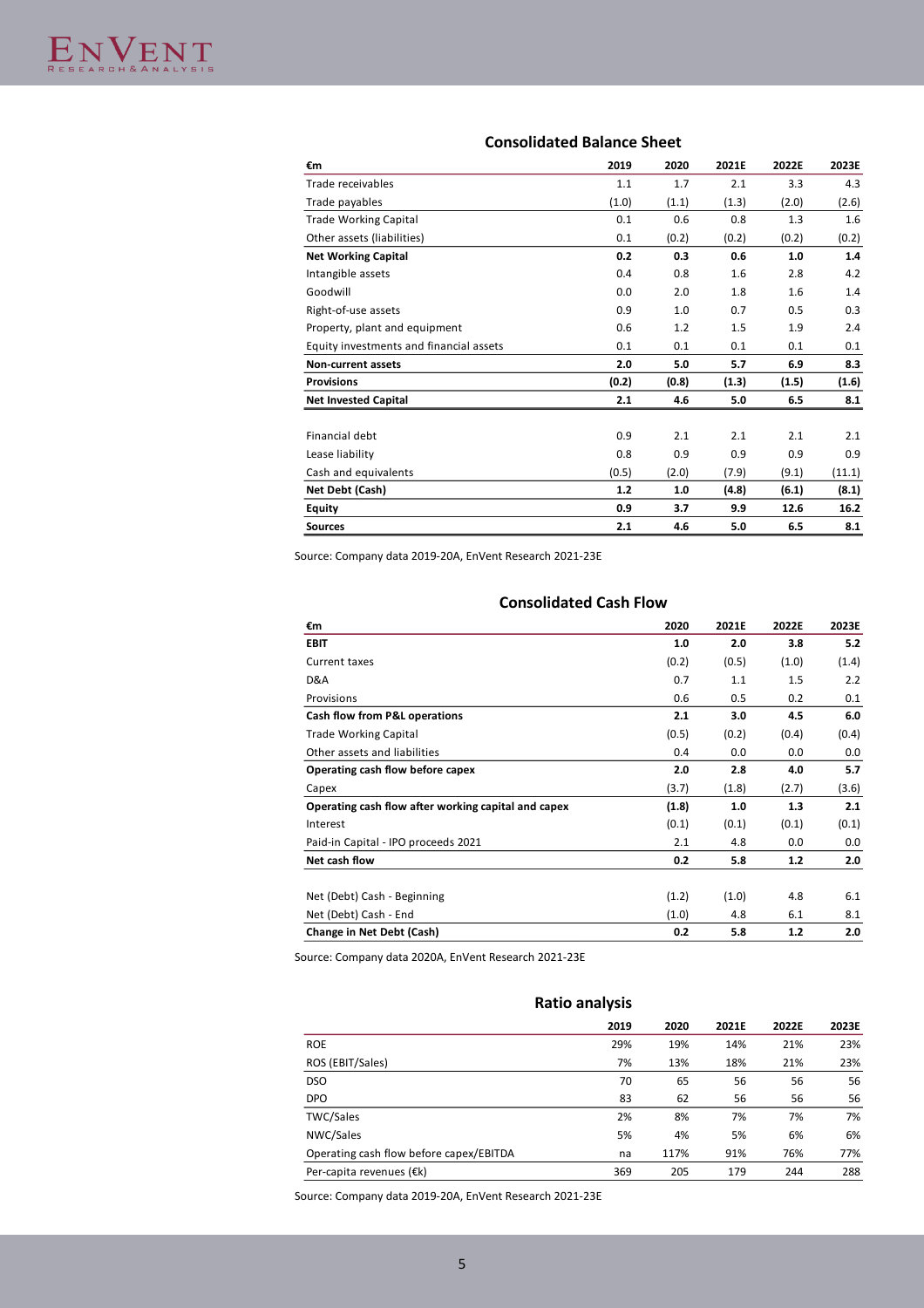# **Valuation**

We have updated our DCF valuation and market multiples.

#### **Discounted Cash Flows**

Updated assumptions:

- Risk free rate: 1.2% (Italian 10-year government bonds interest rate 3Y average. Source: Bloomberg, October 2021)
- Market return: 12.4% (3Y average. Source: Bloomberg, October 2021)
- Market risk premium: 11.2%
- Beta: 0.9 (Median of industry peers. Source: Bloomberg)
- Cost of equity: 10.7%
- Cost of debt: 2.5%
- Tax rate: 24% IRES
- 40% debt/(debt + equity) as target capital structure
- WACC calculated at 7.2%, according to above data
- Perpetual growth rate after explicit projections 3%
- Terminal Value assumes EBITDA margin at 27% and EBIT margin at 18%

#### **DCF Valuation**

| €m                              | 2019  | 2020  | 2021E | 2022E | 2023E | Perpetuity |
|---------------------------------|-------|-------|-------|-------|-------|------------|
| <b>Revenues</b>                 | 4.9   | 8.1   | 11.7  | 18.3  | 23.8  | 24.5       |
| <b>EBITDA</b>                   | 0.7   | 1.7   | 3.0   | 5.3   | 7.3   | 6.6        |
| Margin                          | 15%   | 21%   | 26%   | 29%   | 31%   | 27%        |
| <b>EBIT</b>                     | 0.4   | 1.0   | 2.0   | 3.8   | 5.2   | 4.5        |
| Margin                          | 7%    | 12%   | 17%   | 21%   | 22%   | 18%        |
| Taxes                           | (0.1) | (0.3) | (0.5) | (1.1) | (1.4) | (1.3)      |
| <b>NOPAT</b>                    | 0.3   | 0.7   | 1.4   | 2.7   | 3.7   | 3.3        |
| D&A                             |       | 0.7   | 1.1   | 1.5   | 2.2   | 2.1        |
| Provisions                      |       | 0.6   | 0.5   | 0.2   | 0.1   | 0.1        |
| Cash flow from operations       |       | 2.0   | 3.0   | 4.4   | 6.0   | 5.5        |
| <b>Trade Working Capital</b>    |       | (0.5) | (0.2) | (0.4) | (0.4) | (0.2)      |
| Capex                           |       | (3.7) | (1.8) | (2.7) | (3.6) | (2.1)      |
| Other assets and liabilities    |       | 0.4   | 0.0   | 0.0   | 0.0   | 0.0        |
| Yearly unlevered free cash flow |       | (1.8) | 1.0   | 1.3   | 2.1   | 3.2        |
| - H1 unlevered free cash flow   |       |       | (0.2) |       |       |            |
| Free cash Flow to be discounted |       |       | 0.8   | 1.3   | 2.1   | 3.2        |
| <b>WACC</b>                     | 7.2%  |       |       |       |       |            |
| Long-term growth (G)            | 3.0%  |       |       |       |       |            |
| <b>Discounted Cash Flows</b>    |       |       | 0.8   | 1.1   | 1.8   |            |
| Sum of Discounted Cash Flows    | 3.7   |       |       |       |       |            |
| <b>Terminal Value</b>           |       |       |       |       |       | 77.3       |
| Discounted TV                   | 65.0  |       |       |       |       |            |
| <b>Enterprise Value</b>         | 68.7  |       |       |       |       |            |
| Net Cash as of 30/06/21         | 4.3   |       |       |       |       |            |
| Minorities as of 30/06/21       | (0.2) |       |       |       |       |            |
| <b>Equity Value</b>             | 72.7  |       |       |       |       |            |

Source: EnVent Research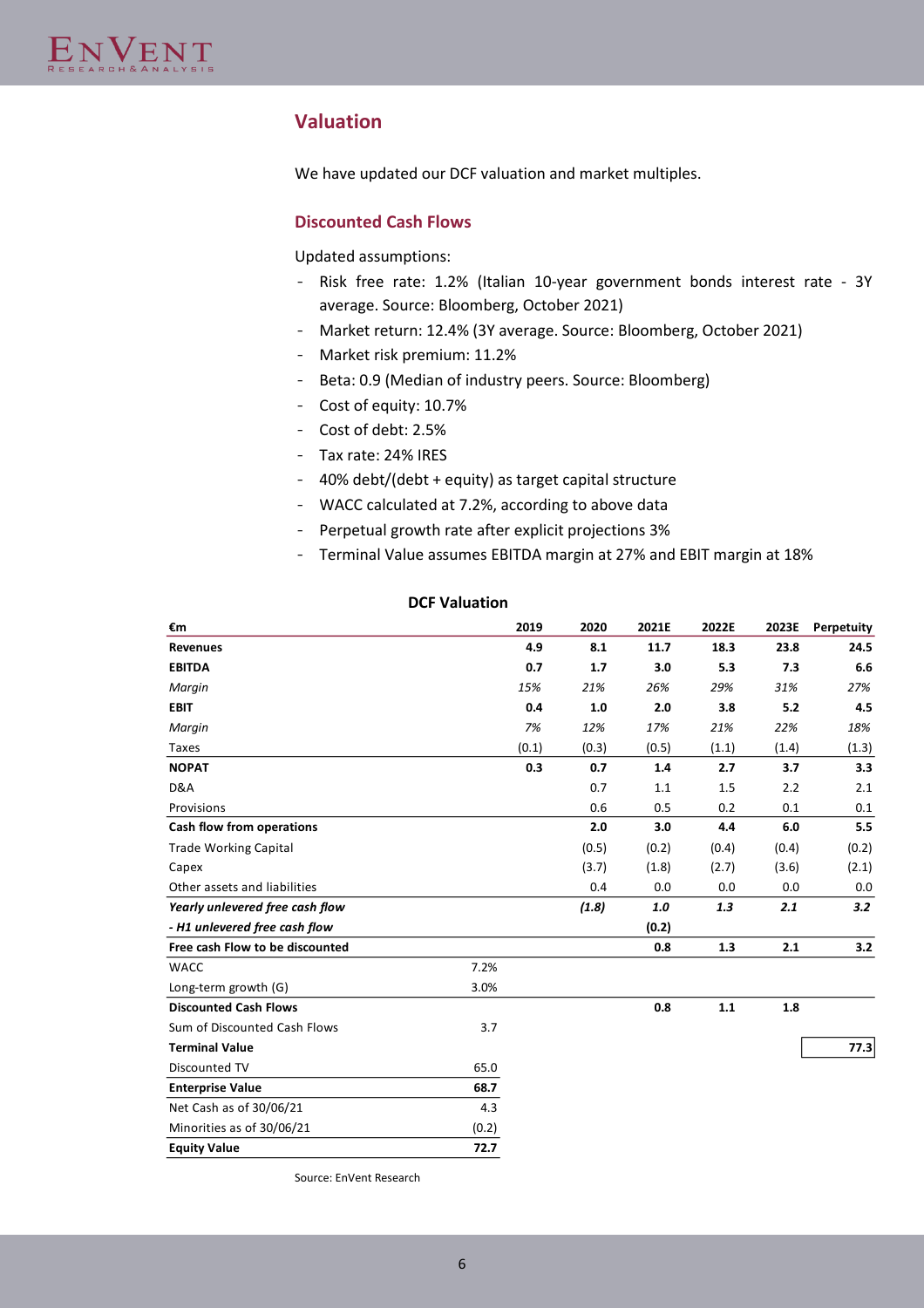

| <b>DCF</b> - Implied multiples           |        | 2020   | 2021E | 2022E | 2023E |
|------------------------------------------|--------|--------|-------|-------|-------|
| EV/Revenues                              |        | 8.5x   | 5.9x  | 3.7x  | 2.9x  |
| EV/EBITDA                                |        | 40.7x  | 22.5x | 12.9x | 9.4x  |
| EV/EBIT                                  |        | 70.0x  | 34.9x | 18.2x | 13.3x |
| P/E                                      |        | 106.4x | 52.8x | 27.1x | 19.7x |
|                                          |        |        |       |       |       |
| Current market price - Implied multiples |        | 2020   | 2021E | 2022E | 2023E |
| EV/Revenues                              |        | 7.2x   | 5.0x  | 3.2x  | 2.4x  |
| EV/EBITDA                                |        | 34.6x  | 19.1x | 11.0x | 7.9x  |
| EV/EBIT                                  |        | 59.4x  | 29.6x | 15.4x | 11.3x |
| P/E                                      |        | 91.2x  | 45.2x | 23.2x | 16.9x |
| <b>Discount</b>                          | $-15%$ |        |       |       |       |

Source: EnVent Research

#### **Market multiples**

We have critically reviewed our peer group, based on size, revenue model and business mix criteria. Our updated peer panel is made of Italian cloud and cybersecurity companies whose comparability with ReeVo is deemed fair. We have applied mean and median market multiples of the Italian cloud and cybersecurity peer group, using data which derive from 2Y analyst consensus.

Since certain profitability-based multiples show excessive inconsistency, because of loss-making performances, we rely mainly on EV/Revenues multiples.

|       | <b>Multiples - Italian peers</b> | €m           |        | <b>Multiple</b> | EV ( $\epsilon$ m) | Net Cash $(\epsilon m)$<br>30/06/21 |       | Minorities Equity Value (€m) |
|-------|----------------------------------|--------------|--------|-----------------|--------------------|-------------------------------------|-------|------------------------------|
|       |                                  | <b>ReeVo</b> |        |                 |                    |                                     |       |                              |
| 2021E | <b>Revenues</b>                  | 11.7         | Mean   | 5.7x            | 66.3               | 4.3                                 | (0.2) | 70.3                         |
|       |                                  |              | Median | 5.1x            | 60.0               | 4.3                                 | (0.2) | 64.0                         |
| 2022E | <b>Revenues</b>                  | 18.3         | Mean   | 4.3x            | 79.4               | 4.3                                 | (0.2) | 83.4                         |
|       |                                  |              | Median | 3.9x            | 71.9               | 4.3                                 | (0.2) | 75.9                         |
| Mean  |                                  |              |        |                 |                    |                                     |       | 73.4                         |
| 2021E | <b>EBITDA</b>                    | 3.0          | Mean   | 19.6x           | 59.8               | 4.3                                 | (0.2) | 63.8                         |
|       |                                  |              | Median | 19.7x           | 60.0               | 4.3                                 | (0.2) | 64.0                         |
| 2022E | <b>EBITDA</b>                    | 5.3          | Mean   | 12.0x           | 63.8               | 4.3                                 | (0.2) | 67.8                         |
|       |                                  |              | Median | 9.0x            | 47.9               | 4.3                                 | (0.2) | 51.9                         |
| Mean  |                                  |              |        |                 |                    |                                     |       | 61.9                         |
| 2021E | <b>EBIT</b>                      | 2.0          | Mean   | 26.1x           | 51.3               | 4.3                                 | (0.2) | 55.3                         |
|       |                                  |              | Median | 21.9x           | 43.2               | 4.3                                 | (0.2) | 47.2                         |
| 2022E | <b>EBIT</b>                      | 3.8          | Mean   | 18.7x           | 70.8               | 4.3                                 | (0.2) | 74.8                         |
|       |                                  |              | Median | 14.5x           | 54.8               | 4.3                                 | (0.2) | 58.8                         |
| Mean  |                                  |              |        |                 |                    |                                     |       | 59.0                         |

#### **Application of market multiples**

Source: EnVent Research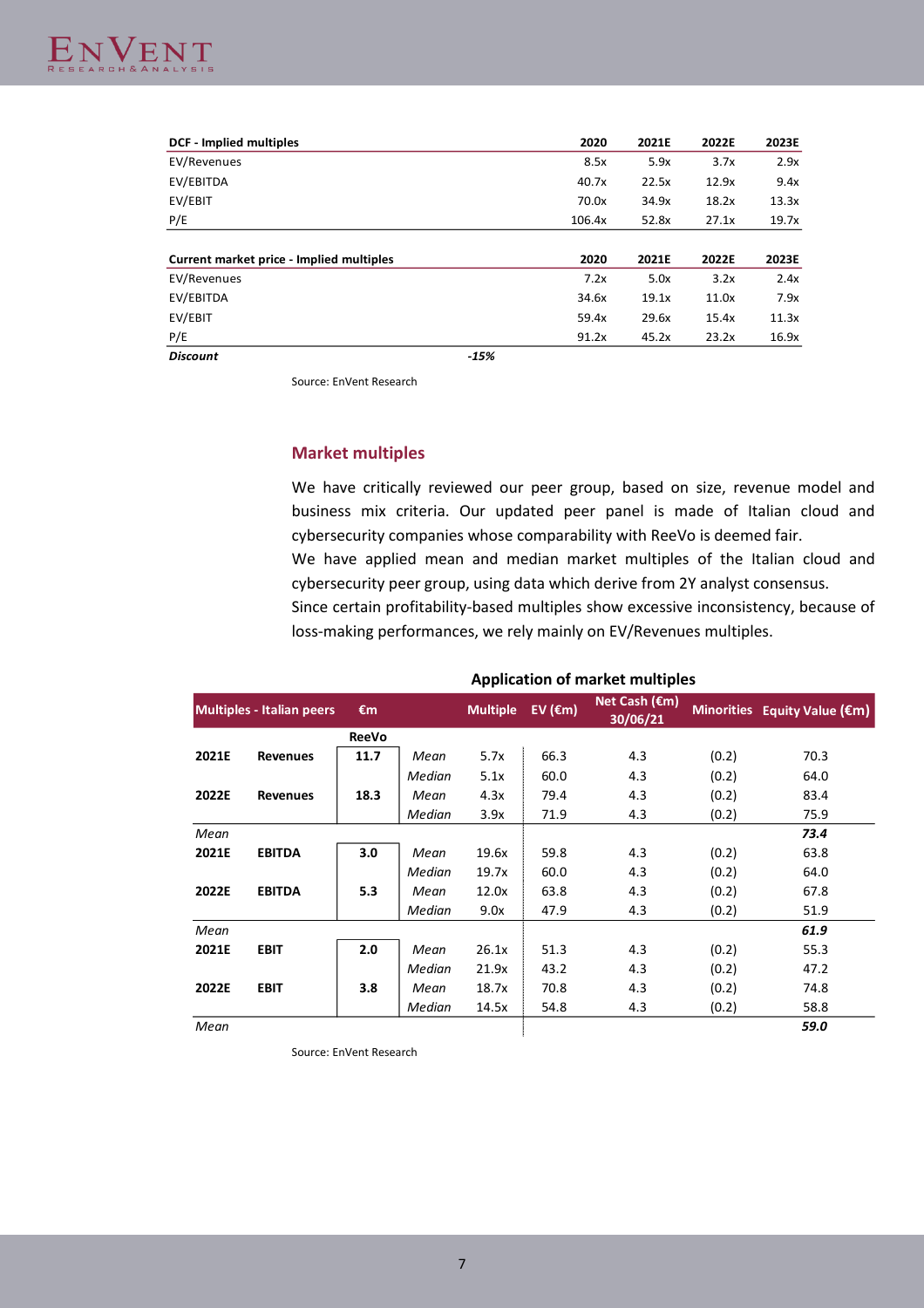# **Target Price**

Our updated valuation of ReeVo drives to a Target Price of €15.82 per share, from €12.32, with a potential upside of 17% on current share price. We thus confirm our NEUTRAL recommendation on the stock.

Please refer to important disclosures at the end of this report.

| <b>ReeVo Price per Share</b>     |       |
|----------------------------------|-------|
| <b>Target Price</b>              | 15.82 |
| Current Share Price (18/10/2021) | 13.55 |
| <b>Premium (Discount)</b>        | 17%   |

Source: EnVent Research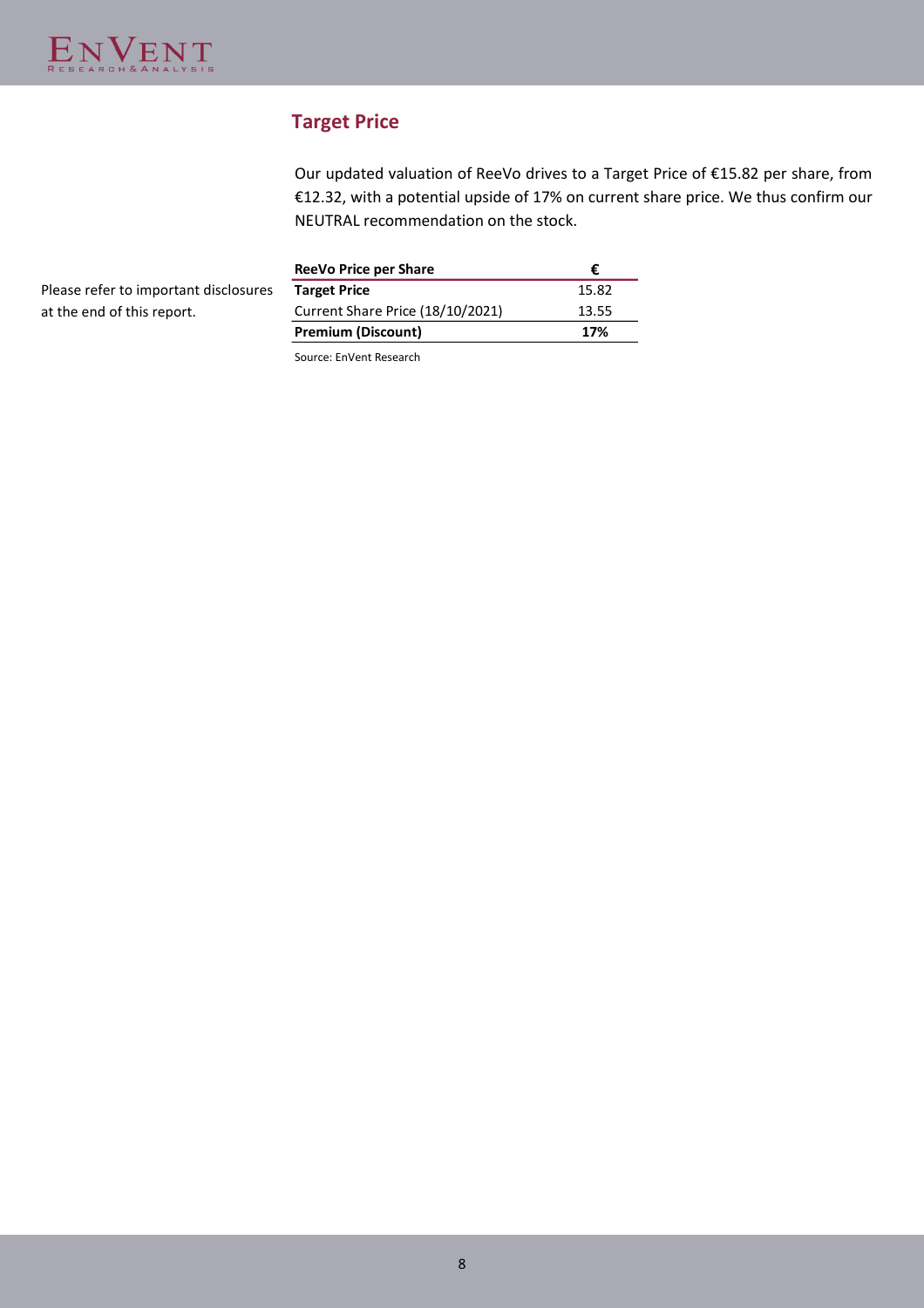

# **Annex**

# **Peer Group - Market Multiples**

| <b>Company</b>                        |        | <b>EV/REVENUES</b> |       |       | <b>EV/EBITDA</b> |       |       | <b>EV/EBIT</b> |       | P/E   |       |       |
|---------------------------------------|--------|--------------------|-------|-------|------------------|-------|-------|----------------|-------|-------|-------|-------|
|                                       | 2020   | 2021E              | 2022E | 2020  | 2021E            | 2022E | 2020  | 2021E          | 2022E | 2020  | 2021E | 2022E |
| Italian cloud and cybersecurity peers |        |                    |       |       |                  |       |       |                |       |       |       |       |
| <b>WIIT</b>                           | 9.2x   | 10.6x              | 9.4x  | 30.0x | 27.9x            | 24.2x | nm    | 54.0x          | 43.1x | nm    | 74.1x | 56.5x |
| <b>DHH</b>                            | 5.0x   | 3.5x               | 3.1x  | 37.0x | 9.4x             | 8.1x  | 68.6x | 16.5x          | 12.8x | nm    | 25.6x | 19.4x |
| Cy4gate                               | 7.8x   | 9.6x               | 6.1x  | 22.3x | 21.0x            | 14.6x | 33.0x | 33.7x          | 21.0x | 34.6x | 45.6x | 31.2x |
| Cyberoo                               | 7.4x   | 7.1x               | 3.9x  | 30.1x | 43.9x            | 9.0x  | nm    | neg            | 12.8x | nm    | neg   | 19.5x |
| Sourcesense                           | 1.0x   | 1.0x               | 0.8x  | 11.4x | 7.4x             | 5.1x  | 14.9x | 11.7x          | 6.6x  | 26.3x | 19.9x | 10.9x |
| <b>Unidata</b>                        | 2.0x   | 3.6x               | 3.0x  | 5.3x  | 9.3x             | 7.8x  | 21.9x | 16.8x          | 13.9x | 32.1x | 17.6x | 20.2x |
| Tinexta                               | 4.4x   | 5.4x               | 4.7x  | 17.4x | 20.6x            | 16.9x | 36.3x | 28.5x          | 22.4x | 48.1x | 35.1x | 29.1x |
| Mean                                  | 5.3x   | 5.8x               | 4.4x  | 21.9x | 19.9x            | 12.3x | 34.9x | 26.9x          | 19.0x | 35.3x | 36.3x | 26.7x |
| <b>Median</b>                         | 5.0x   | 5.4x               | 3.9x  | 22.3x | 20.6x            | 9.0x  | 33.0x | 22.6x          | 13.9x | 33.3x | 30.4x | 20.2x |
| <b>Global cloud computing peers</b>   |        |                    |       |       |                  |       |       |                |       |       |       |       |
| <b>Atos</b>                           | 0.9x   | 0.7x               | 0.7x  | 8.4x  | 6.0x             | 5.4x  | 9.8x  | 11.2x          | 9.4x  | 9.1x  | 11.4x | 9.1x  |
| <b>Cancom</b>                         | 1.0x   | 1.5x               | 1.4x  | 16.0x | 17.9x            | 16.1x | 31.9x | 30.8x          | 26.6x | 34.6x | 46.5x | 42.5x |
| Qualys                                | 11.9x  | 10.0x              | 8.9x  | 33.4x | 22.3x            | 21.2x | 44.4x | 26.7x          | 25.5x | 51.6x | 36.6x | 35.3x |
| iomart                                | 3.6x   | 2.0x               | 2.2x  | 11.1x | 5.4x             | 5.9x  | 13.3x | 10.2x          | 12.0x | 12.9x | 10.5x | 12.6x |
| Redcentric                            | 2.3x   | 2.4x               | 2.4x  | 52.4x | 9.0x             | 9.0x  | neg   | 14.7x          | 14.2x | neg   | 18.9x | 17.5x |
| Snowflake                             | 255.4x | 171.9x             | 83.1x | neg   | neg              | neg   | neg   | neg            | neg   | neg   | neg   | neg   |
| mVISE                                 | 1.3x   | 1.2x               | 1.1x  | neg   | 17.9x            | 11.7x | neg   | neg            | 33.5x | neg   | neg   | 41.4x |
| Gigas                                 | 3.1x   | 1.4x               | 1.0x  | 19.1x | 6.5x             | 4.7x  | nm    | 18.3x          | 11.8x | neg   | 37.1x | 23.2x |
| Mean                                  | 4.8x   | 3.4x               | 3.1x  | 32.3x | 12.2x            | 10.5x | 28.9x | 17.5x          | 19.4x | 32.3x | 25.8x | 26.0x |
| <b>Median</b>                         | 2.9x   | 2.0x               | 2.2x  | 33.4x | 9.0x             | 9.0x  | 28.9x | 16.5x          | 14.2x | 32.3x | 27.8x | 23.2x |
|                                       |        |                    |       |       |                  |       |       |                |       |       |       |       |
| <b>ReeVo</b>                          | 7.2x   | 5.0x               | 3.2x  | 34.6x | 19.1x            | 11.0x | 59.4x | 29.6x          | 15.4x | 91.2x | 45.2x | 23.2x |

Source: S&P Capital IQ, October 2021 - Note: ReeVo 2020 multiples calculated on current EV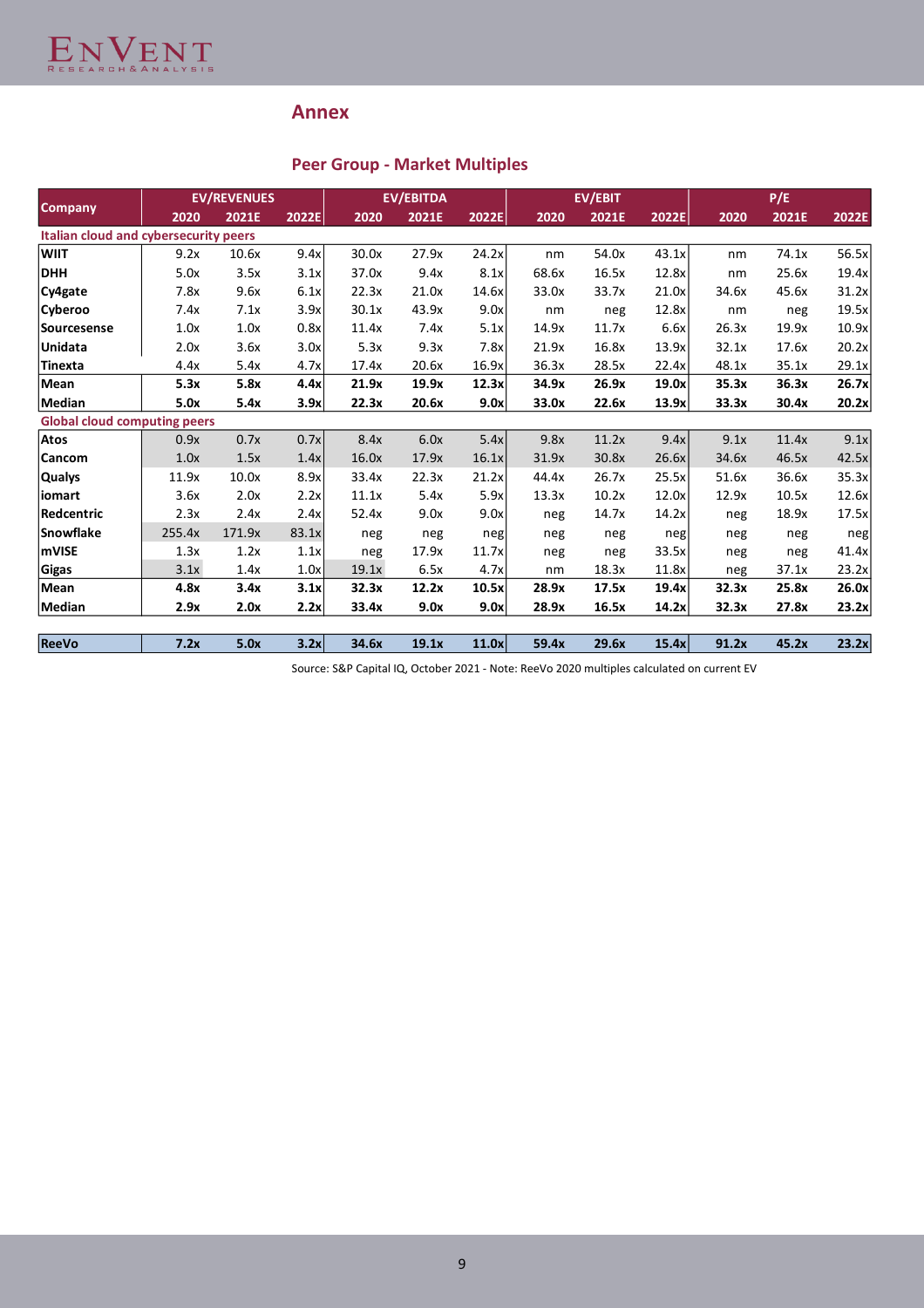## **Investment case**

#### **Company**

With a track record of almost 20 years in the IT industry, of which over 10 years in cloud computing, ReeVo is an Italian cloud provider of infrastructure, cybersecurity and multi-cloud services whose business proposal is a tailor-made, flexible solution to small and mid-sized companies for managing, storing securely and protecting business data. It delivers its services using a proprietary technology and infrastructure with dedicated spaces in four carrier neutral data centers certified with the highest standard Tier-IV.

ReeVo's more than 200 IT business partners and two distributors are the link between ReeVo and Italian SMEs, target end-customers.

Consolidated key figures (2020):

- Revenues €8.1m, 28% 5Y CAGR 2016-20
- Employees 38 (as of December 2020)

ReeVo has been recognized as innovative SME, a status that allows tax incentives for investors, and is also eligible as a target for investments under the PIR scheme.

#### **Glossary of industry terms**

**IaaS** - **Infrastructure as a Service -** Form of cloud computing that delivers fundamental compute, network and storage resources to consumers on-demand, over the internet.

**STaaS - Storage as a Service -** Managed service in which the provider supplies the customer with access to a data storage platform.

**BaaS - Backup as a Service -** Method to back up data that involves purchasing backup and recovery services from an online data backup provider.

**DRaaS - Disaster Recovery as a Service -** Model that allows an organization to back up its data and IT infrastructure in a third party cloud computing environment and provide all the DR orchestration, to regain access and functionality to IT infrastructure after a disaster.

#### **Drivers**

#### **Industry drivers**

**Digital transformation of businesses.** The digital transformation is unfolding in businesses, with cloud and cybersecurity solutions becoming an integral part of the digital evolution. As businesses are more and more data-driven, they need a base infrastructure that can adapt to the changing market conditions, can be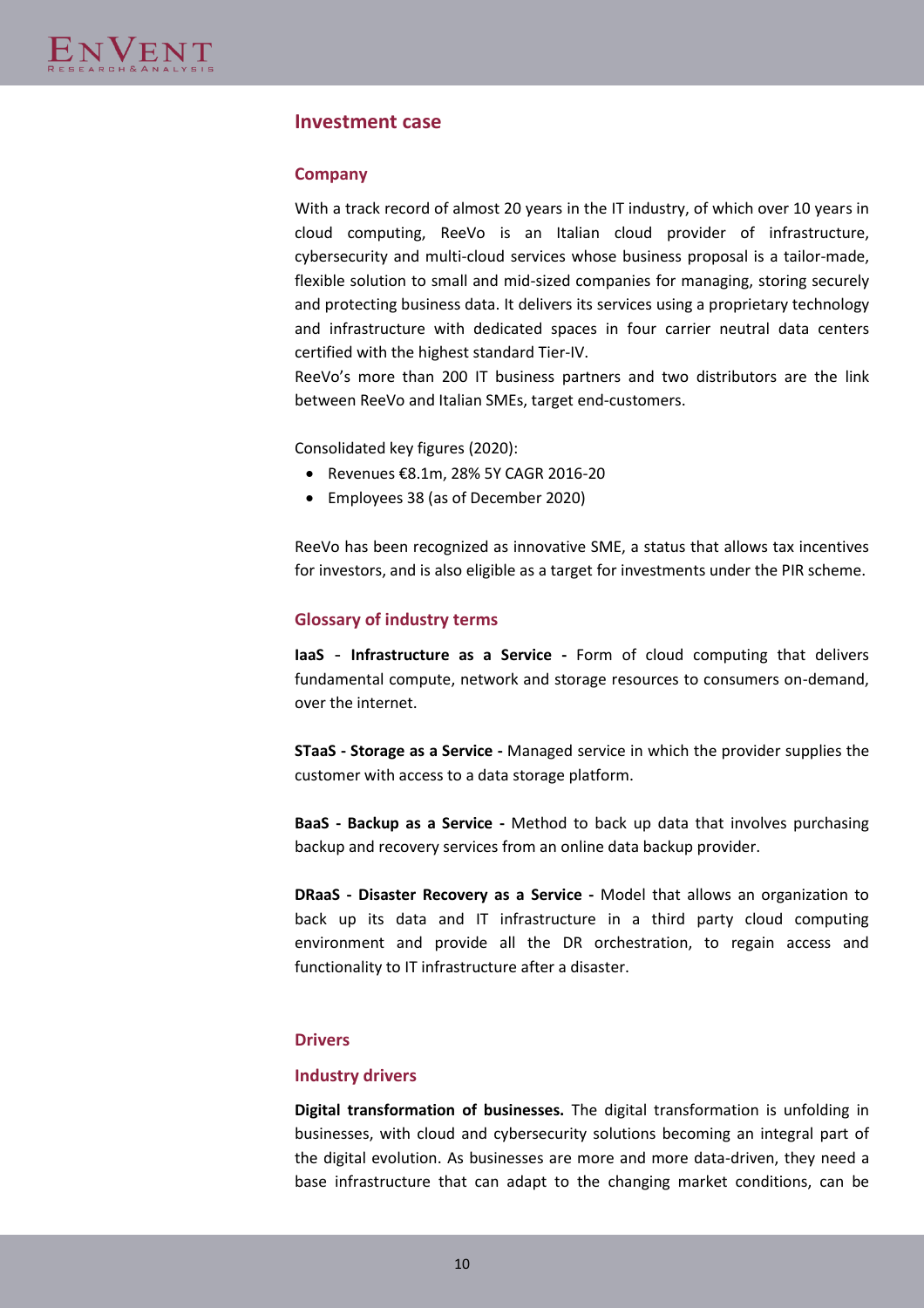managed and always accessible. This has led to the emergence of IT managed services, hybrid cloud management platforms, digital managed security services, private and hybrid cloud services and the ability of exploiting and protecting data is crucial in assuring business continuity.

**Relentlessly growing data economy.** The growth in data and in data requirements sees no slowdown, with the number of users, devices, content rich data and applications increasing demand for power, storage, connectivity and protection. It is expected that in 2025, global data volume will be 4x 2019 figures (Source: Statista). The development of cloud computing, machine learning, Internet of Things and big data technologies contributes to the spread of this as a long-term trend. In addition, the current situation with the global pandemic and consequent change of habits has accelerated the adoption of digital transformation and remote working, both of which are long-term drivers to cloud technologies.

**The cloud: a cutting-edge industry.** Cloud services provide IT resources from remote sources and bring them directly to the user through internet. Cloud computing adoption has been increasing rapidly, with spending growing at over 6x the rate of general IT spending through 2020, according to McKinsey. However, despite the overall increased cloud investment, enterprise cloud adoption is maturing slowly and the average enterprise has achieved less than 20% public or private cloud adoption. As such, room for growth is still huge (Source: McKinsey, *Cloud adoption to accelerate IT modernization*, 2018).

**Rising need for data security and protection against cyber threats.** With data becoming distributed, managed digital security services have become a *must* for enterprises. Hence, the demand for strategic cybersecurity managed service providers is growing among businesses, especially among SMEs, that are particularly exposed to cybercrime attacks.

**Increase in investments on cloud infrastructure**. Budgets for cloud computing have more than doubled in the past few years (Source: IDG, *2020 IDG Cloud Computing Study*, 2021). The intrinsic nature of cloud and hybrid cloud eliminates or at least minimizes hardware infrastructure. As such, the outsourcing of archiving, managing and protecting data to specialized cloud providers results in cost and time saving benefits.

**Over 5m of SMEs in Italy, a huge market going digital.** Micro-enterprises and SMEs represent over 99% of Italian companies (Source: ISTAT). Despite large businesses are usually the big digital and IT spenders, microbusinesses and SMEs still represent an unexploited segment to serve, because they often do not have the know-how and resources necessary to invest in custom-made applications, have a low level of digitization in data protection and have a still limited use of cloud and cloud cybersecurity technologies.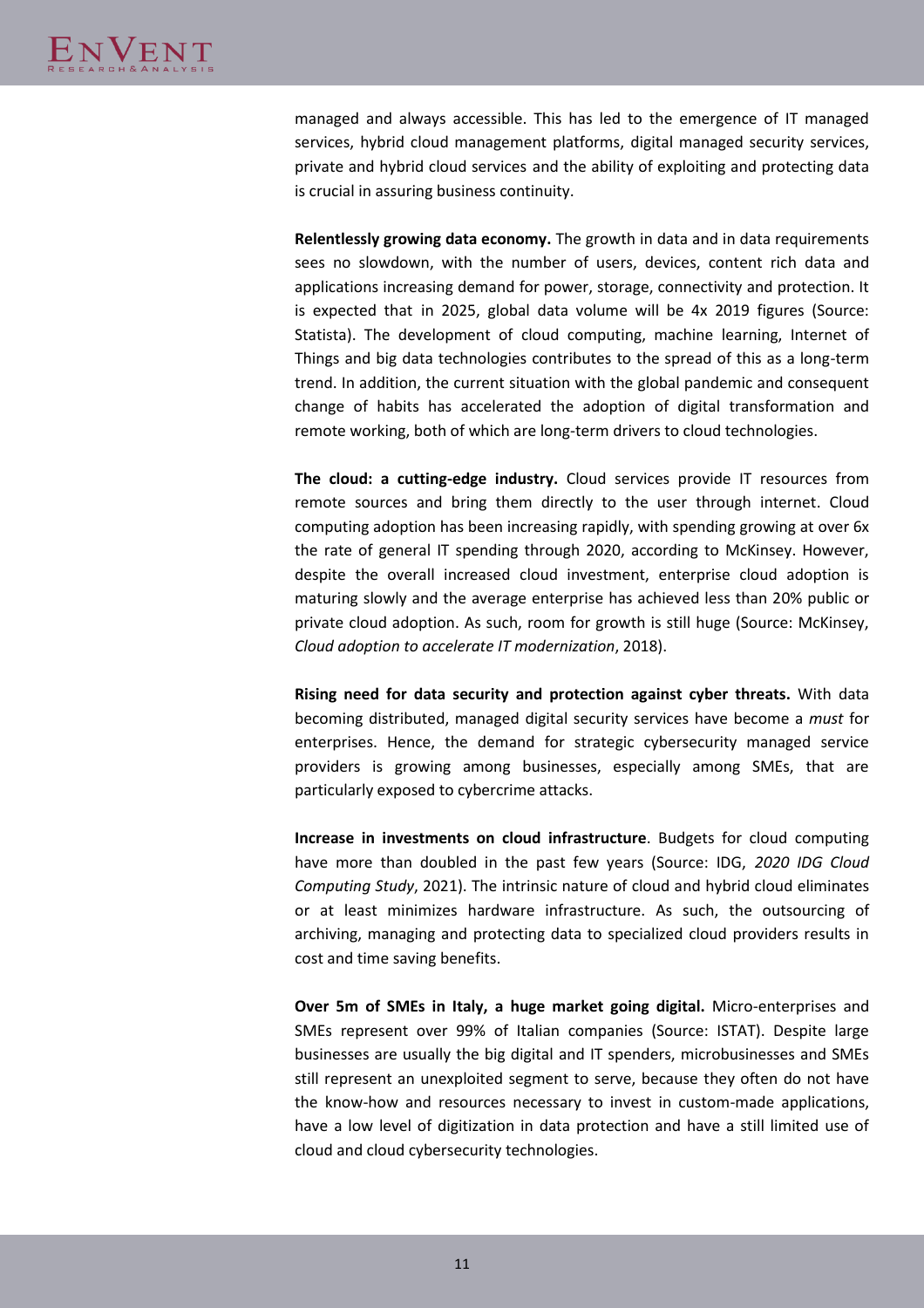#### **Company drivers**

**Full-service portfolio.** ReeVo's service portfolio meets most of cloud infrastructure needs: IaaS & virtual machine, backup & storage, business continuity & disaster recovery, base platforms and service components. A key factor of ReeVo's offering is the inclusion of cybersecurity services in its cloud platform, with cybersecurity services operating automatically 24/7 for the protection of data and applications. Lower value added services such as web portals, hosting and e-commerce are out of its scope.

**Proprietary technology.** ReeVo's offering is based on a proprietary cloud platform as interface between its services and end-customers. The software platform, developed by the internal R&D team, analyzes and manages data, processes and IT workflows in an automated and efficient manner (so-called orchestration).

**Cloud solutions tailor-made and industrialized at the same time.** ReeVo has the ability to customize its services, without affecting its industrialization. This allows to differentiate itself from hyper-scale cloud providers such as Amazon, Azure and Google offering pure standard services. Customers' proprietary infrastructure can be integrated into ReeVo's hybrid cloud platform. ReeVo is considered a native cloud provider also for hybrid cloud services.

**Industry partnerships facilitate the Company's go-to-market.** The consolidated and constantly expanding network of over 200 IT business partners (ICT system integrators and resellers), with control over the domestic market and endcustomers, and two international distributors - Esprinet and TechData - for expansion into European markets, adds value to the adoption of ReeVo's cloud solutions by end-customers. The agreements with the two distributors, with relationships on the domestic and foreign markets, allow for a significant expansion of the number of business partners.

**Growing wide customer base, low concentration and low churn rate.** Customers are over 200, with low concentration and revenue-loss risk: the largest 35 customers account for approximately 80% of revenues; the two distributors are included in these figures, with further fragmentation of end-customers. The endcustomer base is made of thousands of SMEs. The churn rate of its customer base is lower than 3% (Source: Management estimate).

**Long-lasting customer relationships giving way to stable and predictable sales and earnings.** Business partners act as long-term digital consultants for SMEs, assisting them in first level technical assistance.

**Highest grade data centers.** ReeVo's services are delivered through its own infrastructure hosted in dedicated spaces in three carrier neutral data centers located in Italy with the highest quality and safety standards and certifications: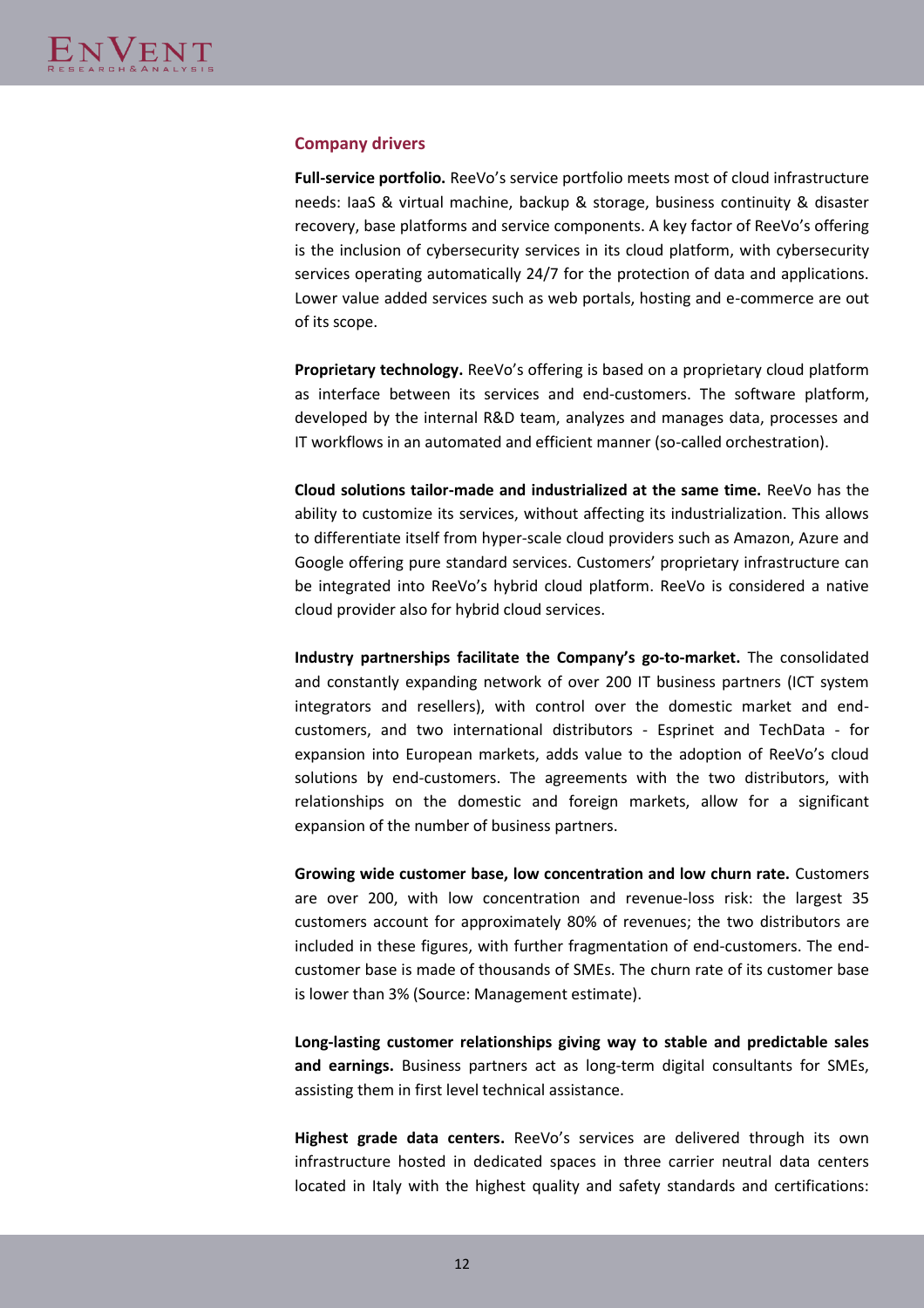Tier IV (most advanced type of data center tier), ISO9001, ISO27001, ISO27017, ISO27018, AGID, LEEDS, PCI, DSS.

**Visibility of revenues.** The monthly subscription fee scheme with contracts lasting 12-36 months provides for recurring revenues. A strong customer loyalty, implying the low churn rate, allows for continuity in the revenue stream.

**Capital-free business model.** ReeVo, as most IT service companies, is an assetlight business.

**Scalable and repeatable business model.** According to Management, the current business model with operations mainly in Italy is scalable and repeatable on foreign markets. To this aim, ReeVo has entered into a distribution agreement with TechData for Europe and an agreement for interconnection of cloud services with Equinix worldwide.

**Industry experts, management-shareholders alignment of interests.** Key managers are also shareholders, directly involved in the Company's operations and execution of the growth strategy, leveraging on their IT background and industry expertise.

**M&A activity.** The Management has a proven track record of identifying, executing and integrating acquisitions. Along its history they have successfully executed two acquisitions.

## **Challenges**

**Permanent competition.** The fragmented competitive arena, populated by some tech giants with multinational reach, together with a large number of small specialists, is a permanent feeder of competition and pressure on prices.

**Acquisition and integration risk.** Acquisitions could be value accretive or dilutive based on valuations paid and market trends. Higher than expected integration costs when consolidating acquisitions may impact margins. Given ReeVo present size, larger acquisitions will be targeted in order to be material to the growth of the business, but these can carry a greater integration risk.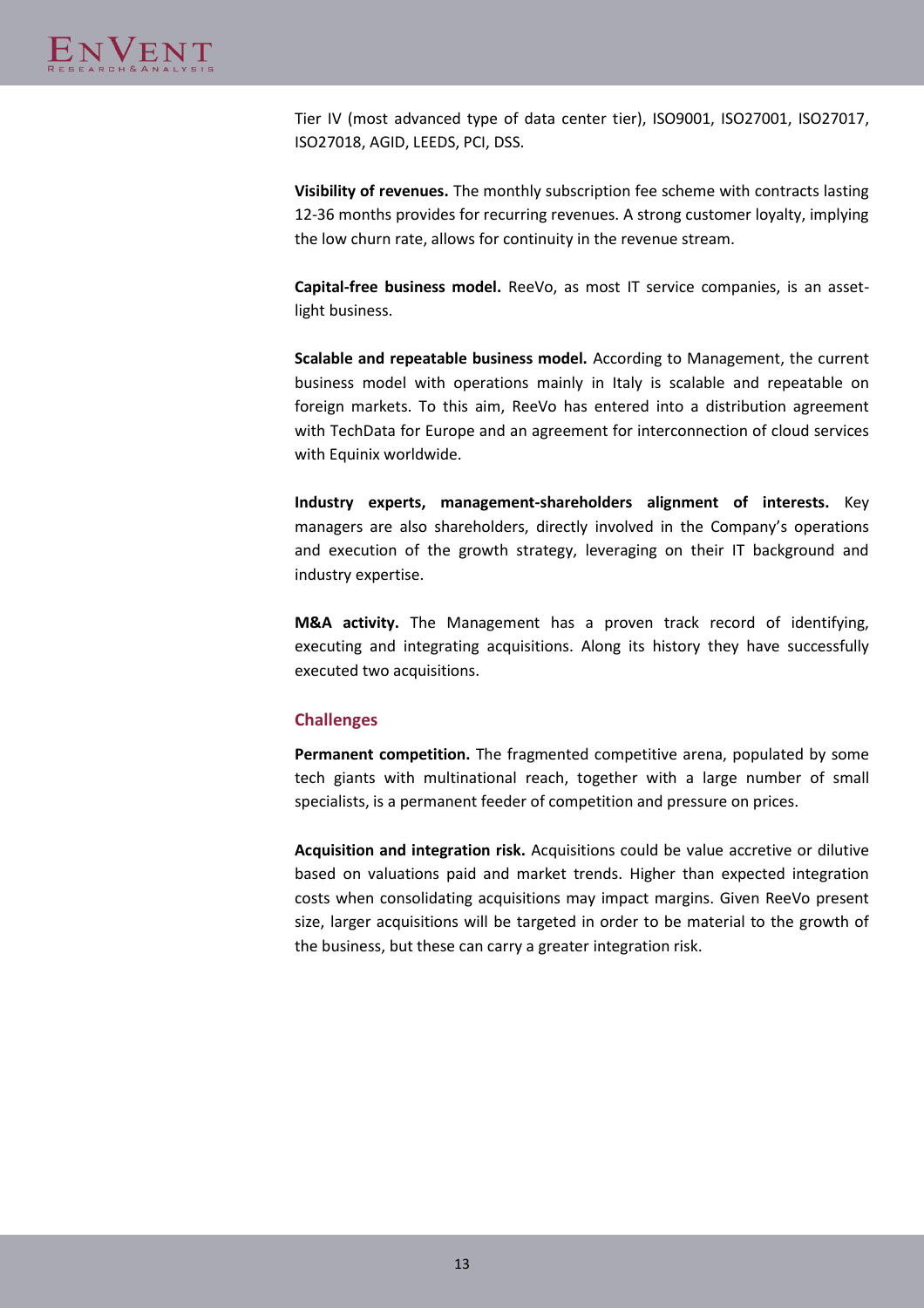**DISCLAIMER** (for more details go to www.enventcapitalmarkets.co.uk under "Disclaimer")

This publication has been prepared by Franco Gaudenti, Head of Research Division, and Luigi Tardella, Co-Head of Research Division, on behalf of the Research & Analysis Division of EnVent Capital Markets Limited ("EnVentCM"). EnVent Capital Markets Limited is authorised and regulated by the Financial Conduct Authority (Reference no. 651385).

According to article 35, paragraph 2b of AIM Italia Rules for Companies (Regolamento Emittenti AIM Italia), EnVentCM has been commissioned to produce Equity Research, and particularly this publication, for the Company by arrangement with MIT SIM, the Issuer's Specialist engaged by the Company.

This publication does not represent to be, nor can it be construed as being, an offer or solicitation to buy, subscribe or sell financial products or instruments, or to execute any operation whatsoever concerning such products or instruments. This publication is not, under any circumstances, intended for distribution to the general public. Accordingly, this document is only for persons who are Eligible Counterparties or Professional Customers only, i.e. persons having professional experience in investments who are authorized persons or exempted persons within the meaning of the Financial Services and Markets Act 2000 and COBS 4.12 of the FCA's New Conduct of Business Sourcebook. For residents in Italy, this document is intended for distribution only to professional customers and qualified counterparties as defined in Consob Regulation n. 16190 of the 29th October 2007, as subsequently amended and supplemented.

EnVentCM does not guarantee any specific result as regards the information contained in the present publication, and accepts no responsibility or liability for the outcome of the transactions recommended therein or for the results produced by such transactions. Each and every investment/divestiture decision is the sole responsibility of the party receiving the advice and recommendations, who is free to decide whether or not to implement them. The price of the investments and the income derived from them can go down as well as up, and investors may not get back the amount originally invested. Therefore, EnVentCM and/or the author(s) of the present publication cannot in any way be held liable for any losses, damage or lower earnings that the party using the publication might suffer following execution of transactions on the basis of the information and/or recommendations contained therein.

The purpose of this publication is merely to provide information that is up to date and as accurate as possible. The information and each possible estimate and/or opinion and/or recommendation contained in this publication is based on sources believed to be reliable. Although EnVentCM makes every reasonable endeavour to obtain information from sources that it deems to be reliable, it accepts no responsibility or liability as to the completeness, accuracy or exactitude of such information and sources. Past performance is not a guarantee of future results. Most important sources of information used for the preparation of this publication are the documentation published by the Company (annual and interim financial statements, press releases, company presentations, IPO prospectus), the information provided by business and credit information providers (as Bloomberg, S&P Capital IQ, AIDA) and industry reports.

EnVentCM has no obligation to update, modify or amend this publication or to otherwise notify a reader or recipient of this publication in the case that any matter, opinion, forecast or estimate contained herein, changes or subsequently becomes inaccurate, or if the research on the subject company is withdrawn. The estimates, opinions, and recommendations expressed in this publication may be subject to change without notice, on the basis of new and/or further available information.

EnVentCM intends to provide continuous coverage of the Company and the financial instrument forming the subject of the present publication, with a semi-annual frequency and, in any case, with a frequency consistent with the timing of the Company's periodical financial reporting and of any exceptional event occurring in its sphere of activity.

A draft copy of this publication may be sent to the subject Company for its information and review (without target price and/or recommendation), for the purpose of correcting any inadvertent material inaccuracies. EnVentCM did not disclose the rating to the issuer before publication and dissemination of this document.

This publication, nor any copy of it, can not be brought, transmitted or distributed in the United States of America, Canada, Japan or Australia. Any failure to comply with these restrictions may constitute a violation of the securities laws provided by the United States of America, Canada, Japan or Australia.

EnVentCM is distributing this publication as from the date indicated on the front page of this publication.

#### **ANALYST DISCLOSURES**

For each company mentioned in this publication, all of the views expressed in this publication accurately reflect the financial analysts' personal views about any or all of the subject company (companies) or securities.

Neither the analysts nor any member of the analysts' households have a financial interest in the securities of the subject company. Neither the analysts nor any member of the analysts' households serve as an officer, director or advisory board member of the subject company. Analysts' remuneration was not, is not or will be not related, either directly or indirectly, to specific proprietary investment transactions or to market operations in which EnVentCM has played a role (as Nomad, for example) or to the specific recommendation or view in this publication. EnVentCM has adopted internal procedures and an internal code of conduct aimed to ensure the independence of its financial analysts. EnVentCM research analysts and other staff involved in issuing and disseminating research reports operate independently of EnVentCM Capital Market business. EnVentCM, within the Research & Analysis Division,